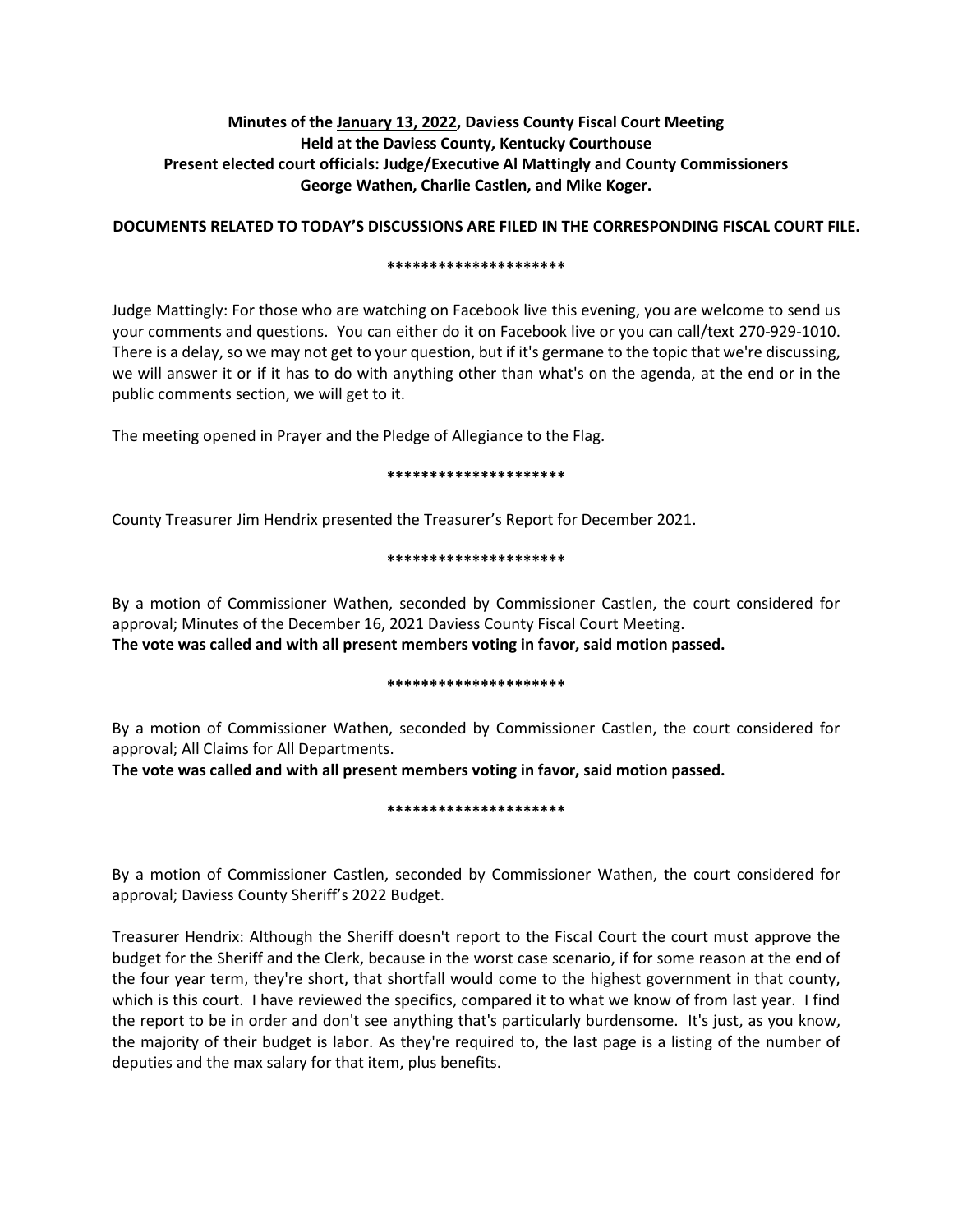Judge Mattingly: I talked to Sheriff Barry Smith. It's obvious that he's trying to make certain that he does everything that he's statutorily responsible for. You know Barry has been at the forefront of adding more deputies to their department to get them out on the road and also was very instrumental in reworking the pay scale for all the bailiffs at the Judicial Center. I want to thank him for that. One of the things that really kind of gives me hope is that with the House Budget that was unveiled Monday, there has been a proposed increase in the amount of reimbursement for the Sheriff's Department for those bailiffs. Right now, they get \$9 per hour and the reimbursement would go up to \$15 per hour. That still would mean that there would be money out of the general fund for those bailiffs, but it would get us a lot closer. I've spoken with Senator Matt Castlen and asked him to make sure it doesn't get kicked out or something else gets passed. It's kind of funny how few people in this community understand the connection and the intertwining of all the elected offices in this community.

# **The vote was called and with all present members voting in favor, said motion passed.**

## **\*\*\*\*\*\*\*\*\*\*\*\*\*\*\*\*\*\*\*\*\***

By a motion of Commissioner Castlen, seconded by Commissioner Wathen, the court considered for approval; Daviess County Clerk's 2022 Budget.

Treasurer Hendrix: I reviewed the budget in context of the prior year as with the Sheriff's budget, the majority of this budget is labor. As required, there is a list of deputies on the last page along with benefits that they cannot exceed. Those are all in order. Noteworthy is they've added a line, as you know, at the end of the fourth term, access has come back to the Fiscal Court with the increase in fees they had a few years ago. That number is going to be a substantial number. Right now, it is projected to be in excess of a million dollars. There is a \$580,000 equipment line, about \$300,000 of that is for the storage expansion that they've been talking about for a couple of years. The remainder of that would be for the voting machines that you, the court, already approved, but they haven't paid us yet because we're waiting to see how much we're going to be reimbursed by the state, so we just do it one time.

Commissioner Castlen: Before COVID, when they came and visited us, we always thanked them for their cordial working relationship with us, and to your point about most of the citizens in our counties don't understand the inner workings and how we're all intertwined, but in many counties that intertwining becomes cause for consternation and poor relationships and we're very blessed in this community that we've not had that for a long time.

Judge Mattingly: Thank you for bringing that up. I was going to say the same thing. I want to thank Clerk McCarty and her staff as well as Sheriff Smith and Shelley O'Bryan for their hard work putting together their respective budgets.

**The vote was called and with all present members voting in favor, said motion passed.** 

## **\*\*\*\*\*\*\*\*\*\*\*\*\*\*\*\*\*\*\*\*\***

By a motion of Commissioner Koger, seconded by Commissioner Wathen, the court considered for approval; **Resolution 01-2022** – Subdivision Street Lighting District for Deer Valley Subdivision, Sec. 5.

Assistant County Treasurer Jordan Johnson: Per KRS, to allocate the meter cost of streetlights installed in subdivisions in unincorporated areas of Daviess County. This resolution is for section 5 of the Deer Valley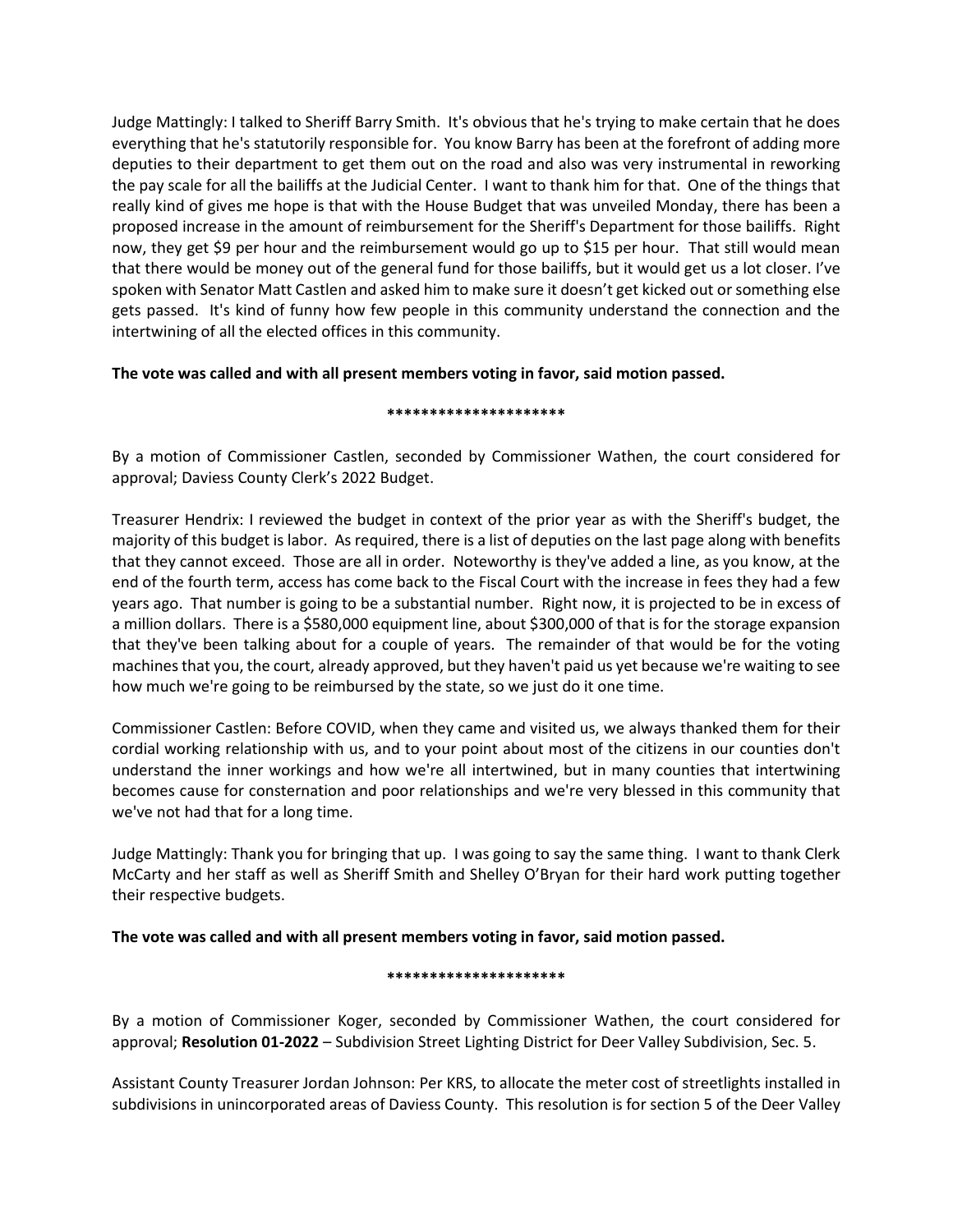Subdivision. The subdivision will become a streetlight district where the collective cost of the streetlights will be divided by the amount of parcels in the district and placed on the respective tax bills for collection and remittance to the utility. The petitioners fulfilled all requirements and our legal department has reviewed it.

# **The vote was called and with all present members voting in favor, said motion passed.**

## **\*\*\*\*\*\*\*\*\*\*\*\*\*\*\*\*\*\*\*\*\***

By a motion of Commissioner Castlen, seconded by Commissioner Wathen, the court considered for approval; MOA Between the Commonwealth of Kentucky, Department of Military Affairs, Division of Emergency Management, and 120 Local Jurisdictions of the Commonwealth to Establish an Agreement for an Emergency Management Assistant Program.

Mr. Johnson: This agreement is for the Emergency Management Assistance program. This is the pool of funds that we tap into in order to recover a percentage of EMA employees' salaries. It is an annual exercise for all counties. Legal, EMA, and I have reviewed it.

# **The vote was called and with all present members voting in favor, said motion passed.**

## **\*\*\*\*\*\*\*\*\*\*\*\*\*\*\*\*\*\*\*\*\***

By a motion of Commissioner Castlen, seconded by Commissioner Koger, the court considered for approval; KYEM Emergency Management Assistant Program Non-Supplanting Certification.

Mr. Johnson: This certification states that Daviess County Fiscal Court will not pursue grants through this particular program for items that are already budgeted. This means that we will only request assistance for items that we would otherwise not pursue. We do this annually and this certification is standard.

# **The vote was called and with all present members voting in favor, said motion passed.**

## **\*\*\*\*\*\*\*\*\*\*\*\*\*\*\*\*\*\*\*\*\***

By a motion of Commissioner Wathen, seconded by Commissioner Castlen, the court considered for approval; Contract with CivicPlus for Point of Sale Transaction System and Online Shelter Reservations for the Parks Department.

Mr. Johnson: This item is to introduce an online reservation system for our park shelters that will include a point-of-sale transaction system for the parks department and gun club. The cost will be \$9,888 for the first year and \$4,987.50 every subsequent year, which increases 5% per year starting in year three. The solution brings the points of sale for the park system into uniformity with the other points of sale in the county and will provide the public the benefit of being able to reserve shelters and parks amenities remotely without having to physically visit the Schertzinger facility. Legal, Parks, and I have reviewed it.

Commissioner Wathen: Are they going to help us install this?

Mr. Johnson: They are going to install it.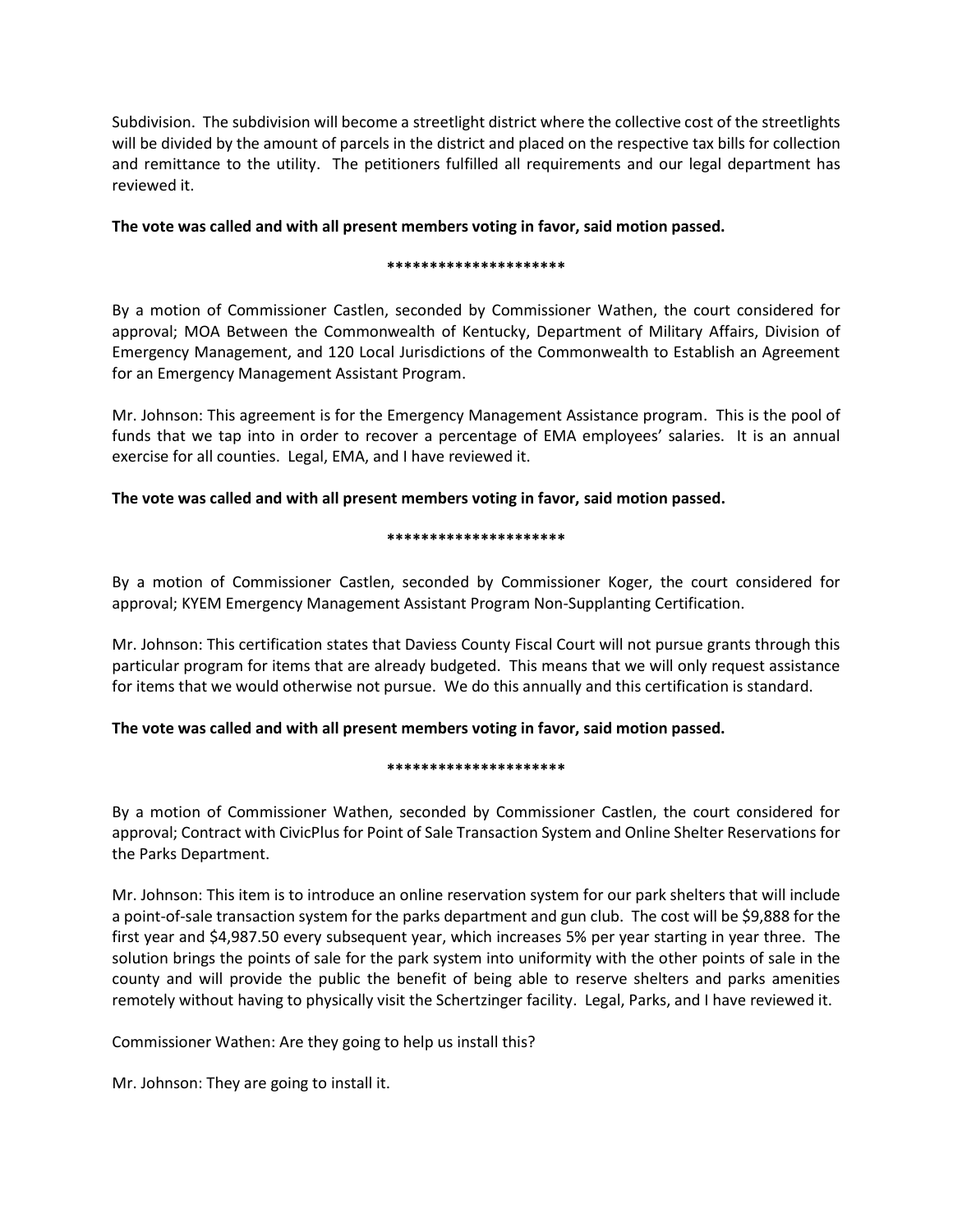Judge Mattingly: This should make it easier for everybody.

## **The vote was called and with all present members voting in favor, said motion passed.**

### **\*\*\*\*\*\*\*\*\*\*\*\*\*\*\*\*\*\*\*\*\***

By a motion of Commissioner Koger, seconded by Commissioner Wathen, the court considered for approval; Professional Services Contract with Morley & Associates, Inc. for Contract Preparation and Negotiation in Connection with Fiber Construction Project.

Mr. Johnson: As you're aware, we've selected Conexon as the successful proposal for countywide broadband expansion per our RFP from 2021. This item is for Morley and Associates Inc. to be our consultant firm that and they will negotiate and prepare the final contract with Conexon for a fixed fee of \$9,700. Once finalized, that contract will come before fiscal court for final review and approval. Engineering, IT, and I have reviewed this consultant proposal. Their qualifications and references were satisfactory.

Judge Mattingly: Have we done a formal announcement that we've accepted Conexon? The question arises simply because there was a comment made by the media wanting to know if we were planning on doing a formal release.

Treasurer Hendrix: Until a contract is negotiated, we don't have a deal with anyone. We need a valid contract to proceed.

Judge Mattingly: So, what we're doing is once we have the contract, we'll make available any and all documents regarding this.

Mr. Hendrix: Because at that point, we're still trying to figure out who we're going to award the final deal to. Right now, we know who we think it's going to be, subject to a mutually agreeable contract.

Judge Mattingly asked for a timeline.

Mr. Johnson: The court could expect to receive a contract by the first meeting in March.

Judge Mattingly: And if things go well, once we sign that contract, we can release the proposed bid to the contractor and let them get going, correct?

Mr. Johnsons: Yes, sir.

Judge Mattingly: Sounds good. It's been a long time coming, but once it's done I think it's going to really make a big difference, particularly in a rural Daviess County as far as broadband is concerned.

**The vote was called and with all present members voting in favor, said motion passed.** 

**\*\*\*\*\*\*\*\*\*\*\*\*\*\*\*\*\*\*\*\*\***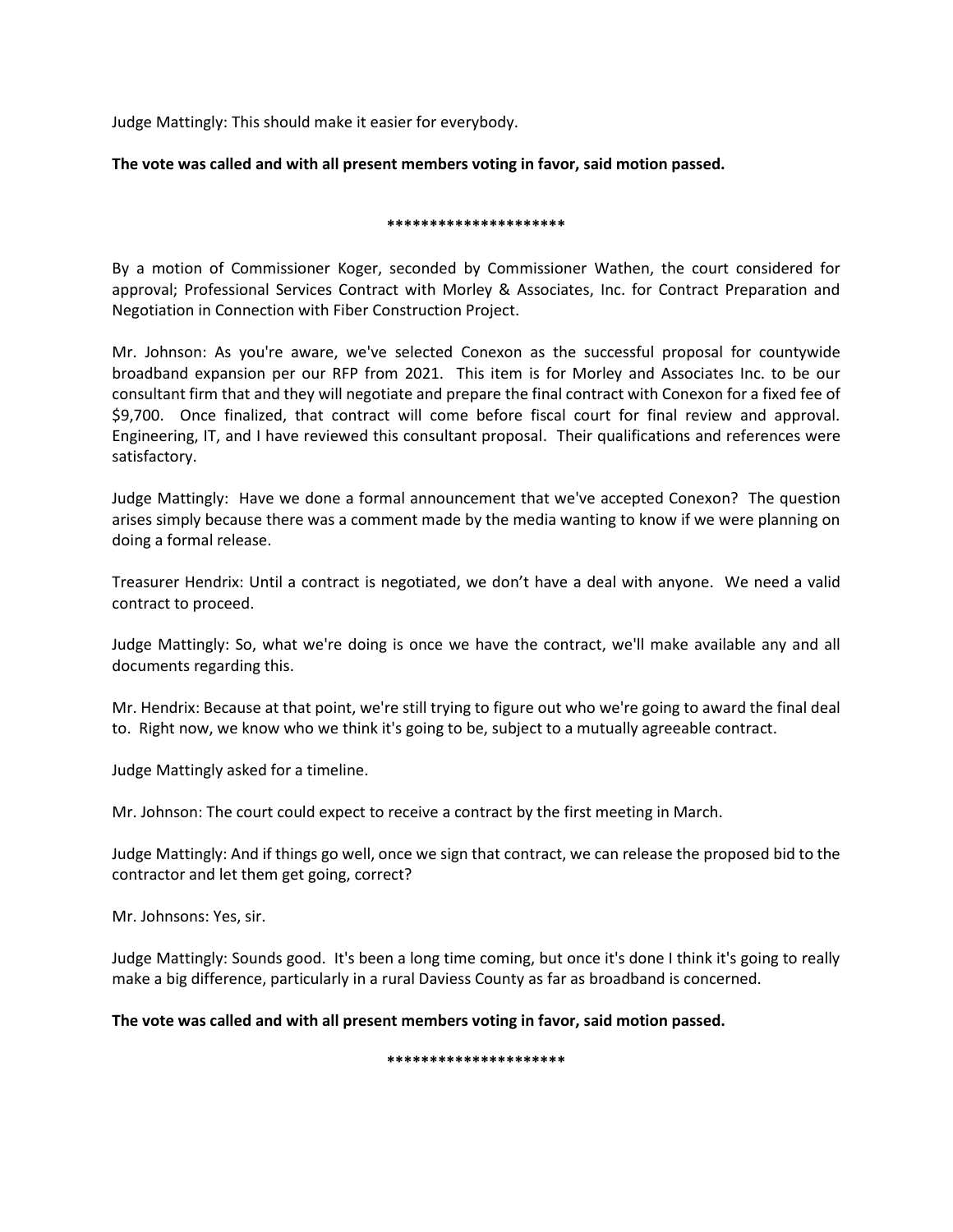By a motion of Commissioner Wathen, seconded by Commissioner Castlen, the court considered for approval; Contract with Weaver Consultants for Contained Landfill Permit Renewal.

Judge Mattingly: This is a contract with Weaver Consultants. They are the same consultants who helped us design our contained landfills and they oversaw the construction. Simply put, this contract is needed and we must have it to continue to operate.

## **The vote was called and with all present members voting in favor, said motion passed.**

#### **\*\*\*\*\*\*\*\*\*\*\*\*\*\*\*\*\*\*\*\*\***

By a motion of Commissioner Castlen, seconded by Commissioner Wathen, the court considered for approval; Playground Lease Agreements with the Daviess County Public Schools, Diocese of Owensboro, and Stanley and Whitesville Playground Associations.

County Engineer Mark Brasher: These are standard, annual agreements regarding youth football, softball, and baseball programs. The county does not run any of the programs we only facilitate the leases. We also facilitate the insurance and set standard safety rules that everyone must complies by. These contracts are the same as the prior ones.

## **The vote was called and with all present members voting in favor, said motion passed.**

### **\*\*\*\*\*\*\*\*\*\*\*\*\*\*\*\*\*\*\*\*\***

By a motion of Commissioner Koger, seconded by Commissioner Castlen, the court considered for approval; Concessions Contract with Owensboro-Daviess County Babe Ruth League.

Mr. Brasher: This is the annual contract we have with the Daviess County Babe Ruth League for them to utilize both concession stands at Panther Creek Park during the ball season. This contract is the same as the prior one.

**The vote was called and with all present members voting in favor, said motion passed.** 

## **\*\*\*\*\*\*\*\*\*\*\*\*\*\*\*\*\*\*\*\*\***

By a motion of Commissioner Wathen, seconded by Commissioner Castlen, the court considered for approval; Purchase a Police Pursuit Vehicle from KY State Master Agreement for the Detention Center.

Mr. Johnson: This is to purchase one new Dodge Durango police pursuit vehicle unit from the KY State Master Agreement for \$35,375 to replace a failing unit at the Detention Center. Upon review, the Detention Center will have sufficient, unspent funds available in their capital budget lines to cover this expense. This is the same master agreement utilized by the Sheriff's Department for their replacement units.

Judge Mattingly: Since this is an election year, unless someone comes out and talk to us and berate us because we're paying premium prices for vehicles, explain to us what the state contract is.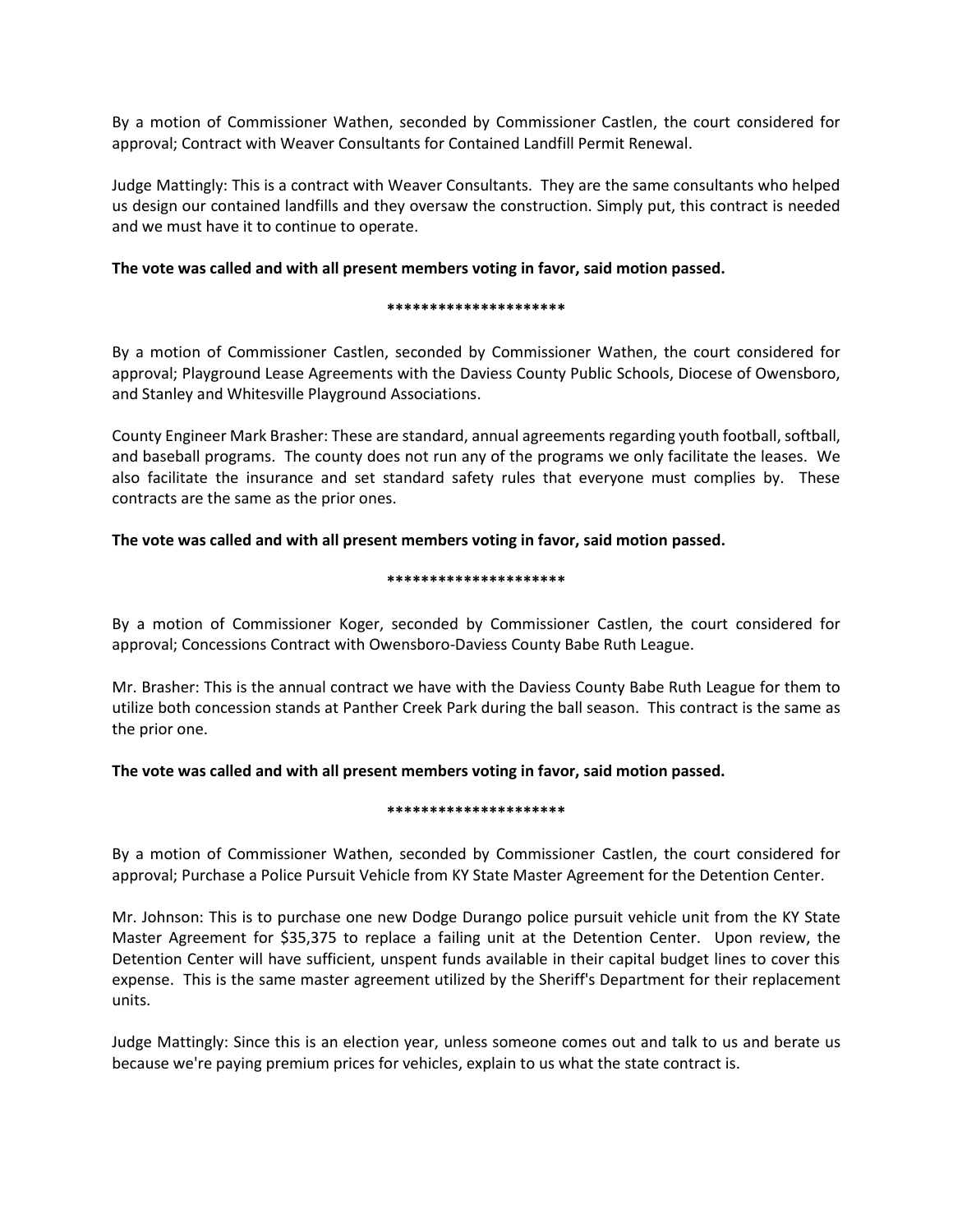Mr. Johnson: The state contract is a bid that's administered by the state and it is available to all counties and jurisdictions of the Commonwealth to purchase from.

Judge Mattingly: The folks who provided the pricing, the specs, and everything has been reviewed and approved by the state.

## **The vote was called and with all present members voting in favor, said motion passed.**

#### **\*\*\*\*\*\*\*\*\*\*\*\*\*\*\*\*\*\*\*\*\***

By a motion of Commissioner Castlen, seconded by Commissioner Wathen, the court considered for approval; Transfer Richard Spivey to Road Department Mechanic, eff. 1/22/2022.

**The vote was called and with all present members voting in favor, said motion passed.** 

### **\*\*\*\*\*\*\*\*\*\*\*\*\*\*\*\*\*\*\*\*\***

By a motion of Commissioner Koger, seconded by Commissioner Castlen, the court considered for approval; Hire Dalton Harris as a Road Department Mechanic, eff. upon successful completion of preemployment screening.

**The vote was called and with all present members voting in favor, said motion passed.** 

## **\*\*\*\*\*\*\*\*\*\*\*\*\*\*\*\*\*\*\*\*\***

By a motion of Commissioner Castlen, seconded by Commissioner Koger, the court considered for approval; Appoint to the Chamber Board; 1-Yr. Term  $(12/31/21 - 12/31/22)$  Commissioner George Wathen (Commissioner Koger served 2, 1-year terms) #12.10.21.

**The vote was called and with Commissioner Wathen abstaining, all other present members voting in favor, said motion passed.** 

#### **\*\*\*\*\*\*\*\*\*\*\*\*\*\*\*\*\*\*\*\*\***

By a motion of Commissioner Koger, seconded by Commissioner Castlen, the court considered for approval; Appoint to the Green River Reg. Ind. Dev. Authority; 4-Yr. Term (12/31/21 – 12/31/25) Kyle Aud (Larry Mayfield S6T) #12.2.21.

**The vote was called and with all present members voting in favor, said motion passed.** 

# **\*\*\*\*\*\*\*\*\*\*\*\*\*\*\*\*\*\*\*\*\***

Treasurer Hendrix read the presented the **First Reading of KOC A.100.03 (2022) 01-2022** - Budget Amendment #3.

# **Comments:**

Treasurer Mr. Hendrix: This is the 3rd budget amendment of this fiscal year. This particular amendment proposes to increase our reserve in the general fund by half a million dollars and then transfer that money into the road fund where it will be spent on the additional asphalt resurfacing that the court discussed in our last meeting. We also have an \$8,800 grant from KACo that we previously had not budgeted because we didn't know we were going to get it. Anytime that we have revenues that are not budgeted, we are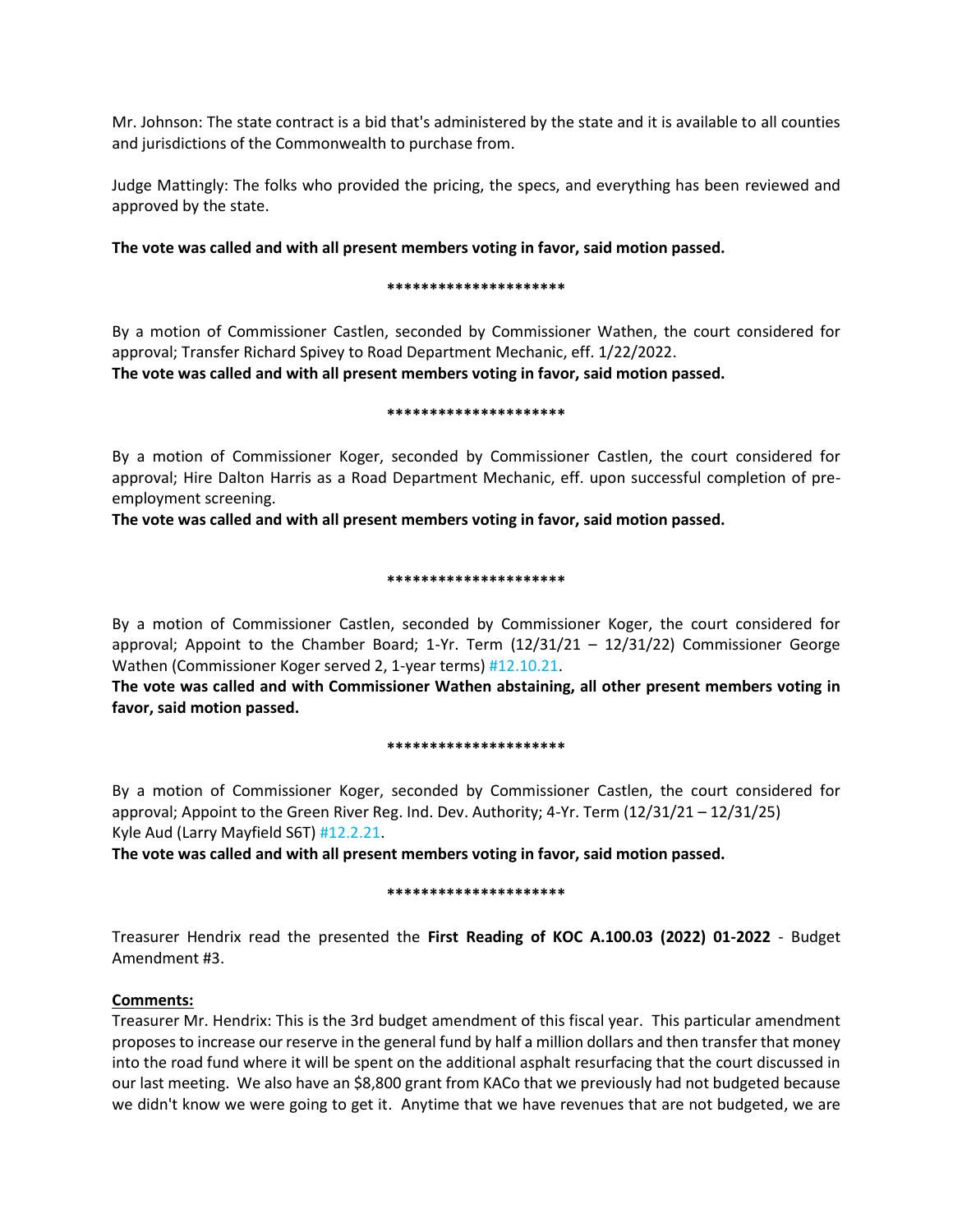supposed to do a budget amendment, but especially if we're going to expend those dollars in that fiscal year. If we're not going to spend the dollars we could actually get by without it, but we're planning on spending them. That's why they're both here.

Judge Mattingly: Mark, we are paving about 8 miles with that \$500,000 and the majority of those are located in subdivisions, correct?

County Engineer Brasher: That is correct.

Judge Mattingly: Since this court started, we average about 35 miles a year. I would compare the total miles paved and the shape of our roads to any other of the 119 counties left in the Commonwealth. The engineer and his staff do an excellent job making sure that we maintain our transportation system.

### **\*\*\*\*\*\*\*\*\*\*\*\*\*\*\*\*\*\*\*\*\***

## **Public Comments**:

Judge Mattingly: This is the time during our meeting where if we were open to the public, and I'm sorry we're still closed because of COVID. As a matter of fact, today, if you look at the map, you'll see we're averaging roughly 200 cases in Daviess County for 100,000 people. It has never been that high. The good news is that omicron virulence seems to be mitigated a little bit and particularly for those who are vaccinated or have antibodies. You might end up with a bad cold, but it's still something that you want to avoid particularly our seniors and those who have underlying conditions. I'll give the public a chance if they have anything that they would like to say or any questions while we go through the rest of the meeting.

#### **\*\*\*\*\*\*\*\*\*\*\*\*\*\*\*\*\*\*\*\*\***

# **Comments by Daviess County Fiscal Court:**

Commissioner Castlen reported that his premature grandson is continuing to do well and has reached 4 pounds 14 ounces.

Commissioner Wathen: This year's Christmas at Panther Creek Light Show was this 2<sup>nd</sup> largest total grossing year. Each participating non-profit will receive around \$3,500.

Judge Mattingly: In-person check presentations will not be possible this year, so checks to non-profits will be mailed out in the coming weeks.

Commissioner Koger: I'd like to thank Mark and his crew for the recent snow removal work. I did not receive one complaint, which is good.

Judge Mattingly: Mark, how are you preparing for this winter weather?

Mr. Brasher: Earlier this week, the estimates were all over the board. Some had it from 1 inch to others saying we could see up to 78 inches. We are sure it's going to be somewhere in between. The most recent forecast says we may get just under an inch on Saturday and nothing on Sunday. We're preparing for the worst and hoping for the best. We have been out brining/pre-treating the roads all day today. We'll do that again tomorrow until we have to bring all the trucks in and break them down to prepare them for snow removal, if need be.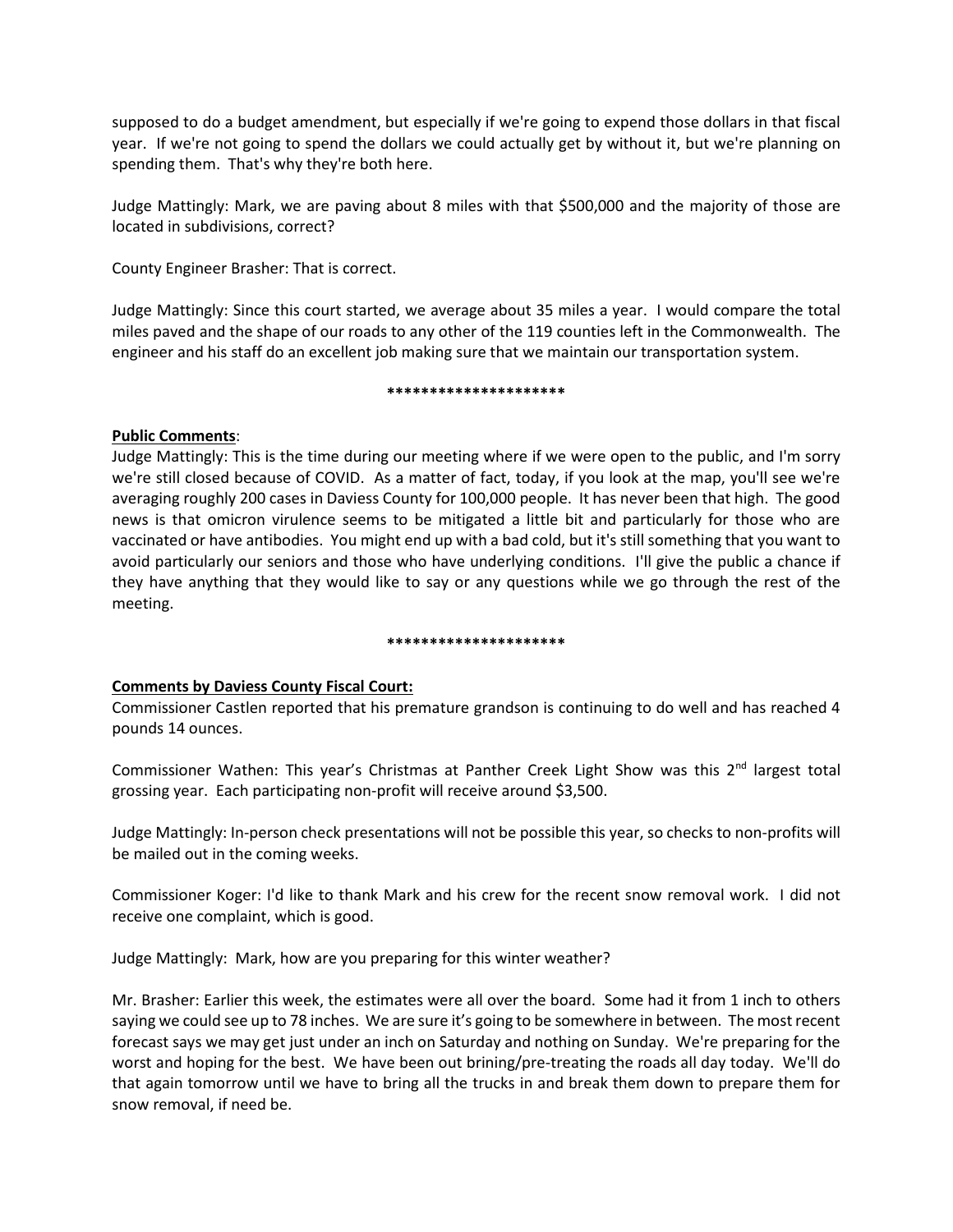Judge Mattingly asked about the state's routine regarding road snow prep and snow removal.

Mr. Brasher: They'll start with the lower priority routes so they get the higher priority routes right before the event. This takes them about three days to get everything.

Judge Mattingly: I had a citizen call me and was amazed he could get a hold of me, but I had a citizen call me and ask if the state was using beet juice.

Mr. Brasher: I'm not aware of them using it. At one time, beet juice was being used, but I think they got away from it. To be honest, I think it was maybe the county. I tried it for a year. I think early on we tried it for one year.

Judge Mattingly: You know cars pull up after running through beet juice and the kids get into it and it caused all kinds of messes.

Judge Mattingly: Jordan Rowe posted a video on states of emergency. I continue to get lambasted, and you know, it seems like the people who want to complain to me don't have any trouble getting in touch with me. I continue to get lambasted about not declaring a state of emergency. There are some folks that believe if I declare a state of emergency that they don't have to go to work, they can stay home, and their employer has to pay them.

Attorney Porter: I'm sorry they believe that Judge, but that doesn't apply to them.

Judge Mattingly: All the state of emergency does is it allows Fiscal Court to go outside of our standard operating procedures regarding expenditures of money and hiring people/contractors and those kinds of things.

Attorney Porter: Unless there's a specific Executive Order directing any other kind of…

Judge Mattingly: Now, I could issue an Executive Order, I assume, that says no traffic on any county road and that would say, "hey, you guys you get on the county road and you're going to get in trouble", but typically if you hear other counties declare them, it's just so that they can number one, go outside those parameters and number two, become eligible for federal monies. Also, folks just remember, if you are adjacent to a county that has declared a state of emergency then you're able to participate without declaring an emergency directly yourself, that's pretty cool to know. So you know, we take it very seriously when we issue those kinds of things because most of the time when we do this, all people see is a state of emergency and they never read the rest and people go clean out the shelves of the grocery store.

Judge Mattingly: Mark, you said everything was normal. How many mailboxes did you guys take out… Occasionally, we'll get a call from folks. I mean either we clean the roads or we don't. Sometimes a mailbox is going to get knocked down. Mostly, the ones that get knocked down are those placed on county right-of-ways and shouldn't be there anyway, which presents a problem. You know, we can't stop at every driveway and hand shovel around the driveway and around the mailbox. It's just physically impossible.

Mr. Brasher: We had some issues with our plows coming up to a vehicle going the other direction and at which point we try to get over as much as possible for safety reasons and that's where a lot of those...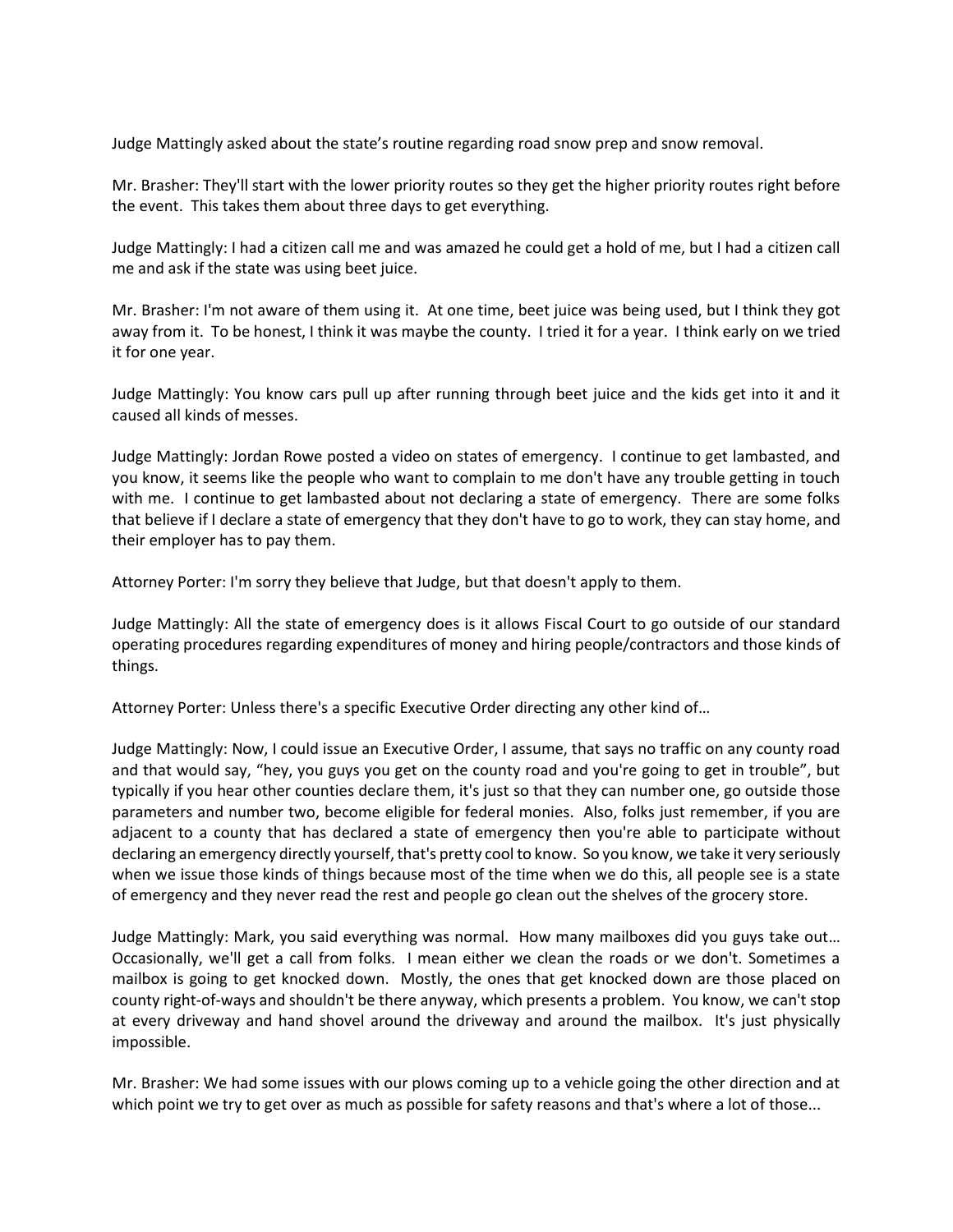Judge Mattingly: I mean, it's either you want the roads cleared or we don't, and I want the roads clear.

Judge Mattingly: Daviess County Fiscal Court worked extremely hard to get KYTC to locate a Regional Real ID office here in Daviess County. Now that office does driver's licenses, IDs, and Real IDs. I've received a few, a very few, calls regarding people being unable to get out to that office and back. Primarily these are the folks that relied on public transportation within the city limits to access the Judicial Center's licensing branch. Now that that office is located outside of the city limits, city transportation services are not an option. When we decided to go into that project, we thought it would be a lot better for Daviess County citizens to have the regional office located in Daviess County as opposed to having it located in Madisonville, to renew their license or get their Real ID, because that's where it would have been. I have a call scheduled with the Kentucky Transportation Cabinet, Secretary Gray and his staff and we're going to talk about how, if possible, we can, one-day a week provide some transportation to and from Real ID to the city. I don't know if it will be a regularly scheduled deal or something like GRITS where you would call if you needed a ride. It would be a low-cost ride and we certainly don't want to see people walking along the side of Highway 81 to get out there. You know our homeless shelters have transportation and I'm certain that they can provide that transportation. Our senior center has a bus that we funded and I'm sure if you were elderly and needed a ride… There are many agencies who would gladly give you a ride, particularly if it was cold and snowy, so we're going to try to address the issue. I don't know that I can, but we're going to try.

Judge Mattingly: It's campaign season, and you're going to see all kinds of things. I see candidates right now coming out making all kinds of statements about how hard it is to get in touch with the court members. I was talking to somebody today and I said it wasn't very hard for the thousands of people that we helped get their unemployment last year and in 2020. One candidate said that very thing, yet contacted me Friday, calling me on my cell phone. I know it's hard sometimes to talk to the candidates, but get involved in the election. Candidates can make you believe that they're the savior of the world. I know, I was a candidate at one time or another. Getting down to the truth, the real truth, and I can tell you that the 2 guys currently running for office, one I've worked with for going on 12 years and the other going on 20 years and they absolutely will take your calls and will return your calls. We're here to serve you, so when you hear somebody make a statement like that, the best thing you can do is call us up and see what's going on.

#### **\*\*\*\*\*\*\*\*\*\*\*\*\*\*\*\*\*\*\*\*\***

# **Other business to be brought before the Daviess County Fiscal Court:**

By a motion of Judge/Executive Mattingly, seconded by Commissioner Castlen, the court considered for approval; Enter into **Closed Session per KRS 61.810 (1) (b) -** Deliberations on the future acquisition of sale of real property by a public agency, but only when publicity would be likely to affect the value of a specific piece of property to be acquired for public use or sold by a public agency.

# **The vote was called and with all present members voting in favor, said motion passed.**

No action was taken.

## **\*\*\*\*\*\*\*\*\*\*\*\*\*\*\*\*\*\*\*\*\***

Without objection, Judge/Executive Mattingly adjourned the meeting.